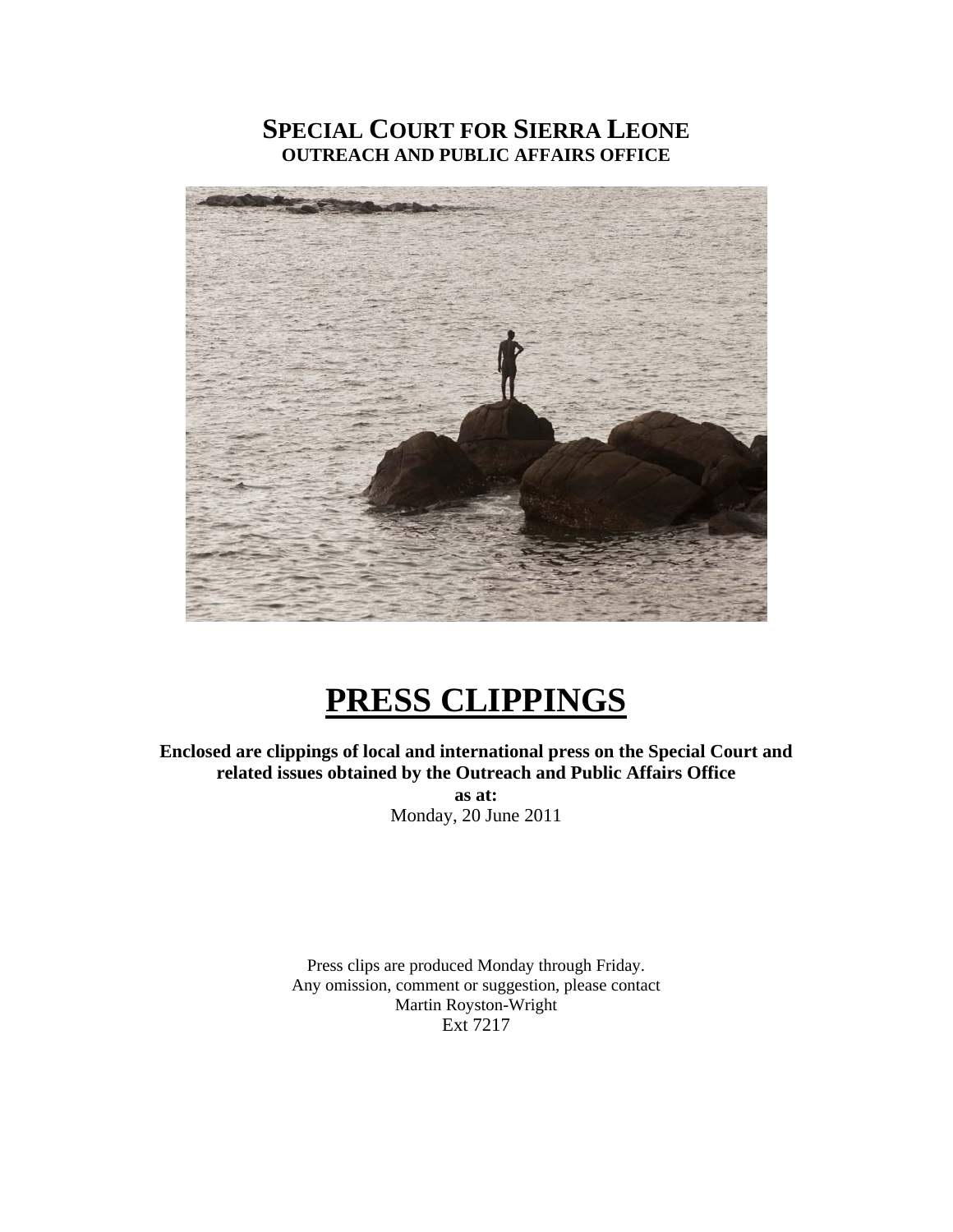| <b>Local News</b>                                                                       |             |
|-----------------------------------------------------------------------------------------|-------------|
| Special Court's Contempt Case Cynical! / Sierra Express Media                           | Pages 3-4   |
| Sierra Leone: 'Military is in No Breach' - for Axing 235 Sojas / Concord Times          | Page 5      |
| <b>International News</b>                                                               |             |
| 'I Did What I Thought Best' / Associated Press                                          | Page 6      |
| Arms Discovered in River Gee / Daily Observer                                           | Page 7      |
| Libyan Rebels Have Enough to Convict Gaddafi of War Crimes / YnetNews.Com               | Page 8      |
| UN Rejects Allegations That it Interfered in Work of Cambodian Genocide Court / UN News | Pages 9-10  |
| Mladic Finishes Prison Induction, Tests / Agence France Presse                          | Page 11     |
| Leon Panetta: Test case for ICC / Pakobserver                                           | Pages 12-13 |
| Najib: We Don't Have to Comply With Rome Statute / The Star Online                      | Page 14     |
| <b>ICC Wants Victims Comments on Ivory Coast Probe / Taiwan News</b>                    | Page 15     |
| Attorney General briefs ICC chief on Doha conference / Gulf Times                       | Page 16     |
| The Khmer Rouge Trial Under the Gaze of History / Asiacorrespondent.Com                 | Page 17     |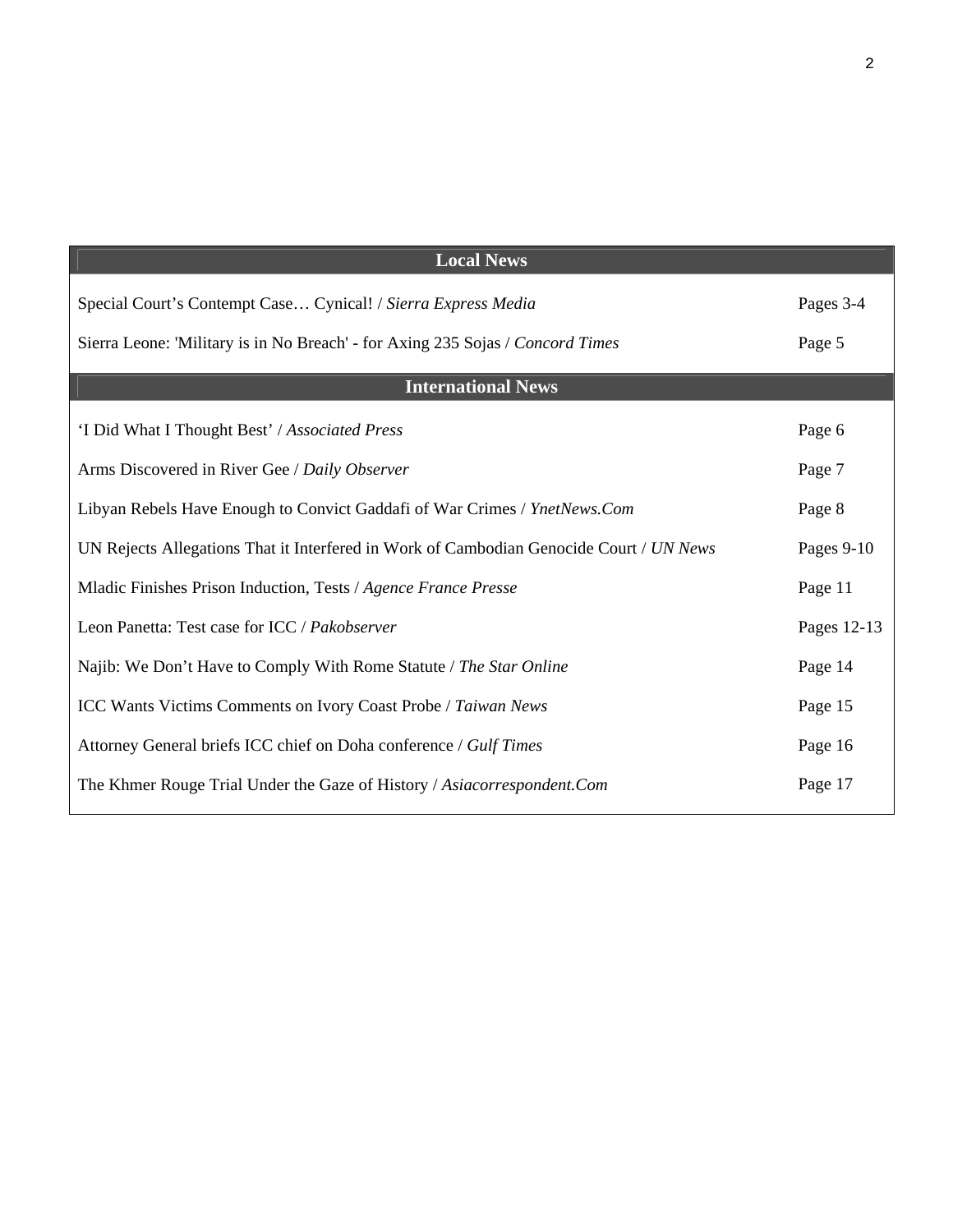### **Special Court's contempt case… cynical!**



By: Ibrahim Samura

The Special Court of Sierra Leone recently announced contempt indictment of five Sierra Leoneans, two of whom are war crimes convicts currently serving sentences in the Mpanga Prison in Rwanda.

In a release put out by the Special Court for Sierra Leone (SCSL), it is alleged that all five culprits interfered with one of the court's witnesses in the Charles Taylor trial.

Findings have it that since the setting up of the Special Court, on number of occasions, has formulated contempt charges against workers and family members of war crime indictees, but never did same to personnel attached to the prosecution.

Hassan Papa Bangura aka Bomblast, Samuel Kargbo aka Sammy Ragga, two war crimes convicts, Santigie Borbor Kanu and Ibrahim Bazzy Kamara await trial of contempt by the Special Court.

The culprits have been accused of interfering with a witness in the Charles Taylor trial. That persons indicted are closely linked to the defence section of the Special Court.

It is also confirmed that the Special Court has never granted relocation rights to witnesses of the defence.

In 2005, the prosecution of the Special Court pursued contempt trial against one of the private investigators of the defence of the Armed Forces Revolutionary Council (AFRC), but lost the case woefully.

A good number of persons attributed the prosecution of the said private investigator as having the traits of a 'set up' by members of the court nay handicapping endeavours of the defence on issues of evidence gathering.

It has reached this press that a witness (name withheld) was reportedly flown to Ghana on medical checkup, where it was proved that he has a contagious disease and cannot enjoy relocation rights as called for by the court. The head of witness victims section (WVS), who also doubles as chief security officer, Saleem Vahidy, was alongside the unnamed witness in Ghana for medical examination, but returned regrettably to Sierra Leone owing to the off-putting medical standings of the witness.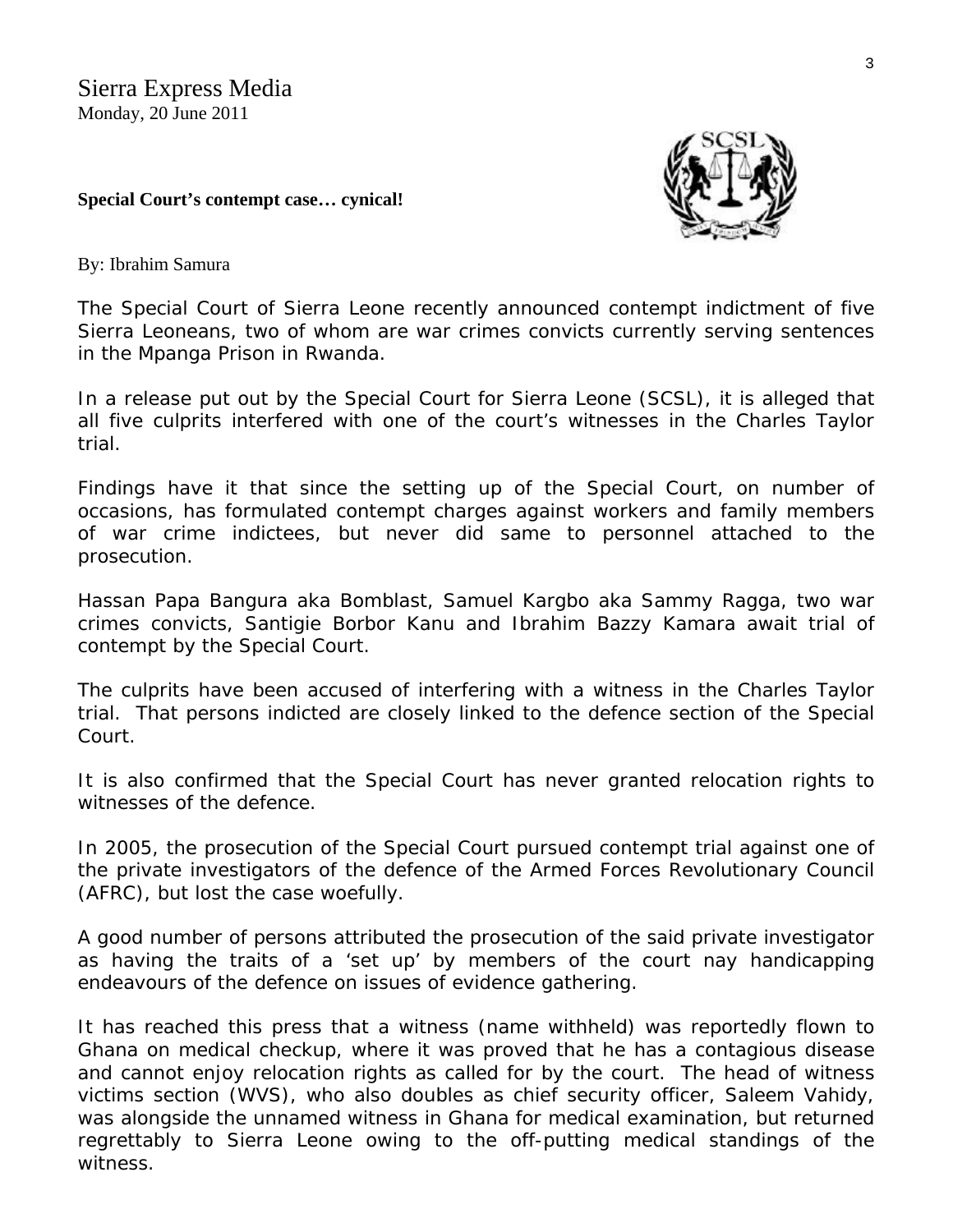Be it known that the Special Court has rights to relocate witness/es to countries outside Sierra Leone. Public's contemplations indicate that the witness is assumingly a 'wounded man' and so, has lost self control, and which now renders him regular frustration thus saying/doing things unconsciously.

Findings have it that Saleem Vahidy, in 2010, was at The Hague owing to pressure from a number of prosecution witnesses, and he was once promised relocation parcels.

It could be recalled that a witness, sometime ago, confronted Saleem at the Crown Bakery, compelling him to expedite his relocation stipulation or force him do the otherwise.

Read full details on Saleem Vahidy next publication.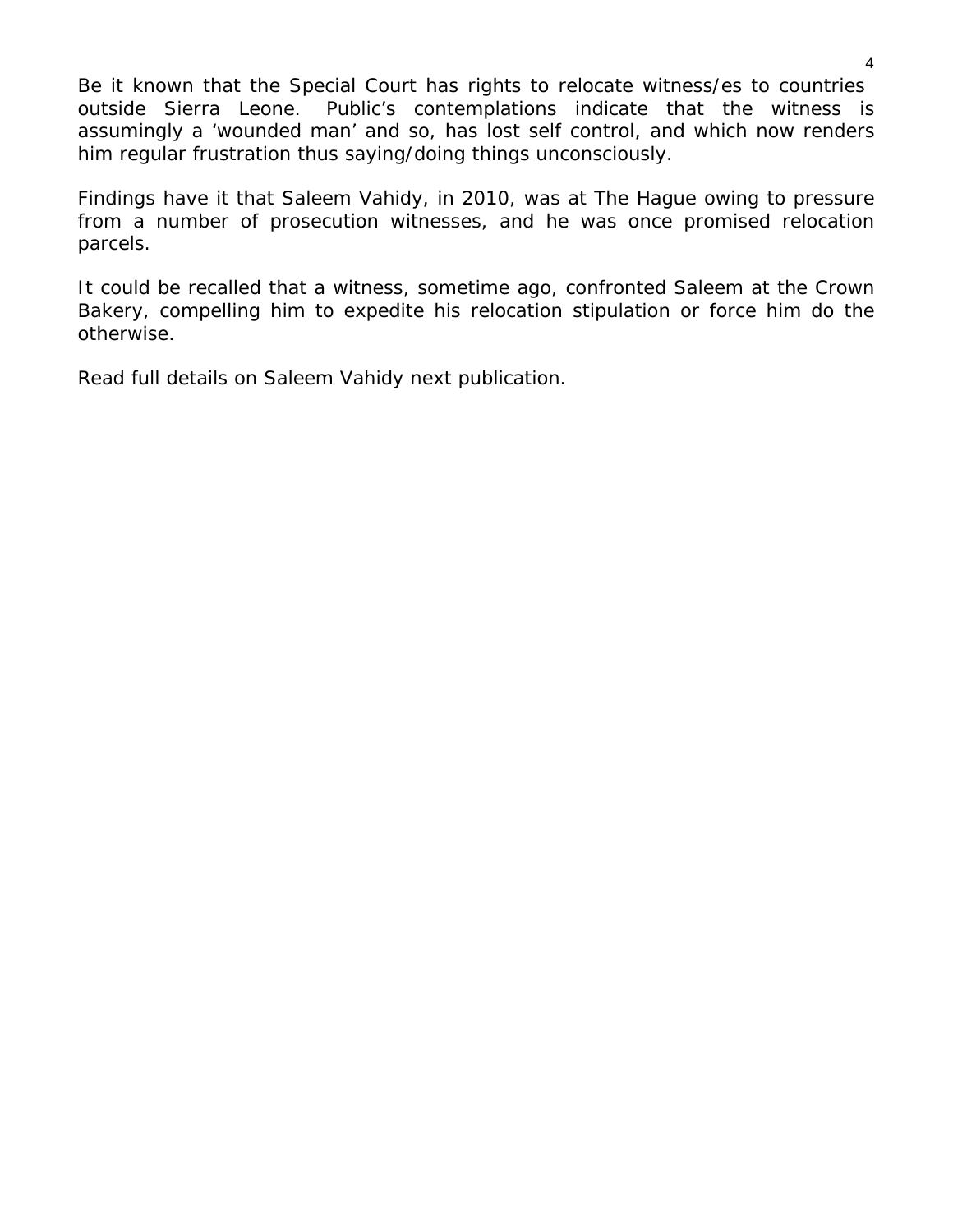### **Sierra Leone: 'Military is in No Breach' - for Axing 235 Sojas**

### Ishmael Bayoh

Freetown — Stating his closing arguments yesterday before the Human Rights Commission of Sierra Leone Tribunal on 235 ex-soldiers referred to as chronically ill and mentally imbalanced by the Ministry of Defence and Republic of Sierra Leone Armed Forces, Col. I.M. Koroma said the military committed no breach in discharging the ex-soldiers.

The RSLAF Col. argued that the Ministry of Defence and the military did not breach any of the complainants' rights to privacy as each of them was given a discharge book. He said when service personnel were about to retire, a full medical examination was carried out to show the state of health of the individuals at that particular time and that the physical and mental status of the ex-soldiers was a testimonial of their service.

"The MoD and RSALF have an obligation to the rest of society to state the correct state of health of the individual holder of a discharge book....to state otherwise is not only unprofessional but plain dishonesty and disservice to the general public," said Col. Koroma.

He further argued that the classification of the ex-soldiers as chronically ill and mentally imbalanced was done because of administrative reasons and also because they did not receive the Wounded in Action (WIA) package for failing to report on time.

Counsel representing the ex-soldiers, Editayo Pabs-Garnon, submitted that the soldiers were referred to as Wounded in Action only to be classified as chronically ill and mentally imbalanced. He stated that it was clear that a decision was being consciously made to exclude the complainants from the disability pension in March 2010 after they had initially been included.

Magdalene Kioko, also representing the complainants, stated that "the question to answer is whether the complainants got fewer benefits [simply] because they were categorized as chronically ill and mentally imbalanced".

"If the answer is in the affirmative then the complainants were discriminated against on the basis of disability. Such discrimination violates Article 5 of the UN Convention on the Rights of Persons with Disability as well as Article 26 of the ICCPR," she maintained.

The tribunal was adjourned to June 27 for judgement.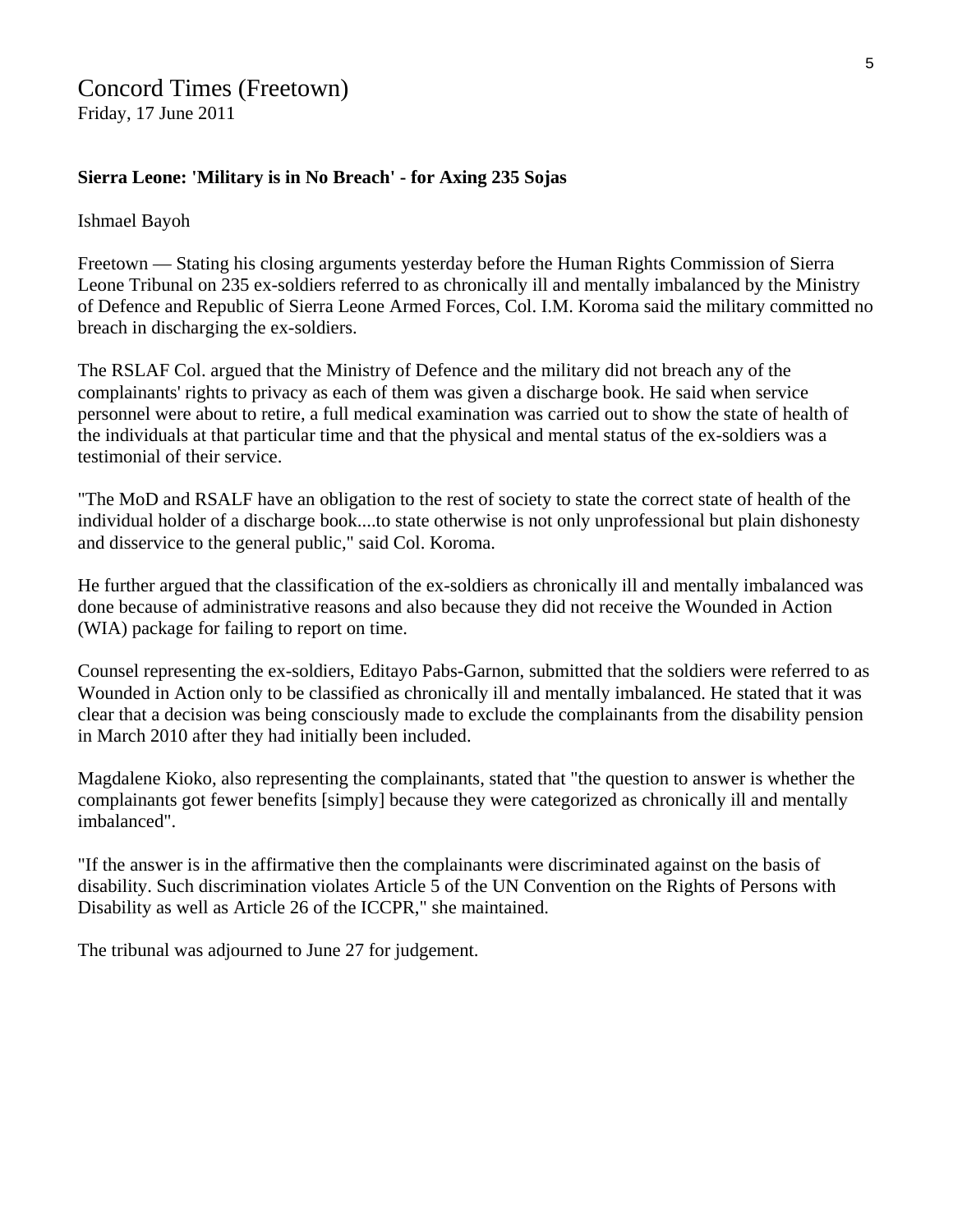Associated Press Sunday, 19 June 2011

### **'I did what I thought best'**

It is illegal in South Africa to possess uncut diamonds because of possible links to funding fighters in African civil wars, money laundering and other crimes.

Jeremy Ractliffe, former CEO of the Nelson Mandela Children's Fund, was charged with violating these laws by keeping the uncut diamonds given to him by supermodel Naomi Campbell after she received them as a gift in 1997 from Charles Taylor, who was then the president of Liberia.

Ractliffe said he kept the stones for 13 years in a safe, and did not report them to the authorities in a bid to protect the reputations of Mandela, Campbell and the charity.



*Rough diamond: Naomi Campbell*

"I did what I did for what I felt were totally valid reasons," Ractliffe said.

"I have always thought I was innocent and it was very nice to have this proven." He was found not guilty this week.

Taylor is believed to be the source of the diamonds. Campbell testified during Taylor's war crimes trial that she received the diamonds from three men who came to her hotel room, but did not know the source . However, other witnesses said she bragged about getting them from Taylor. – Sapa-AP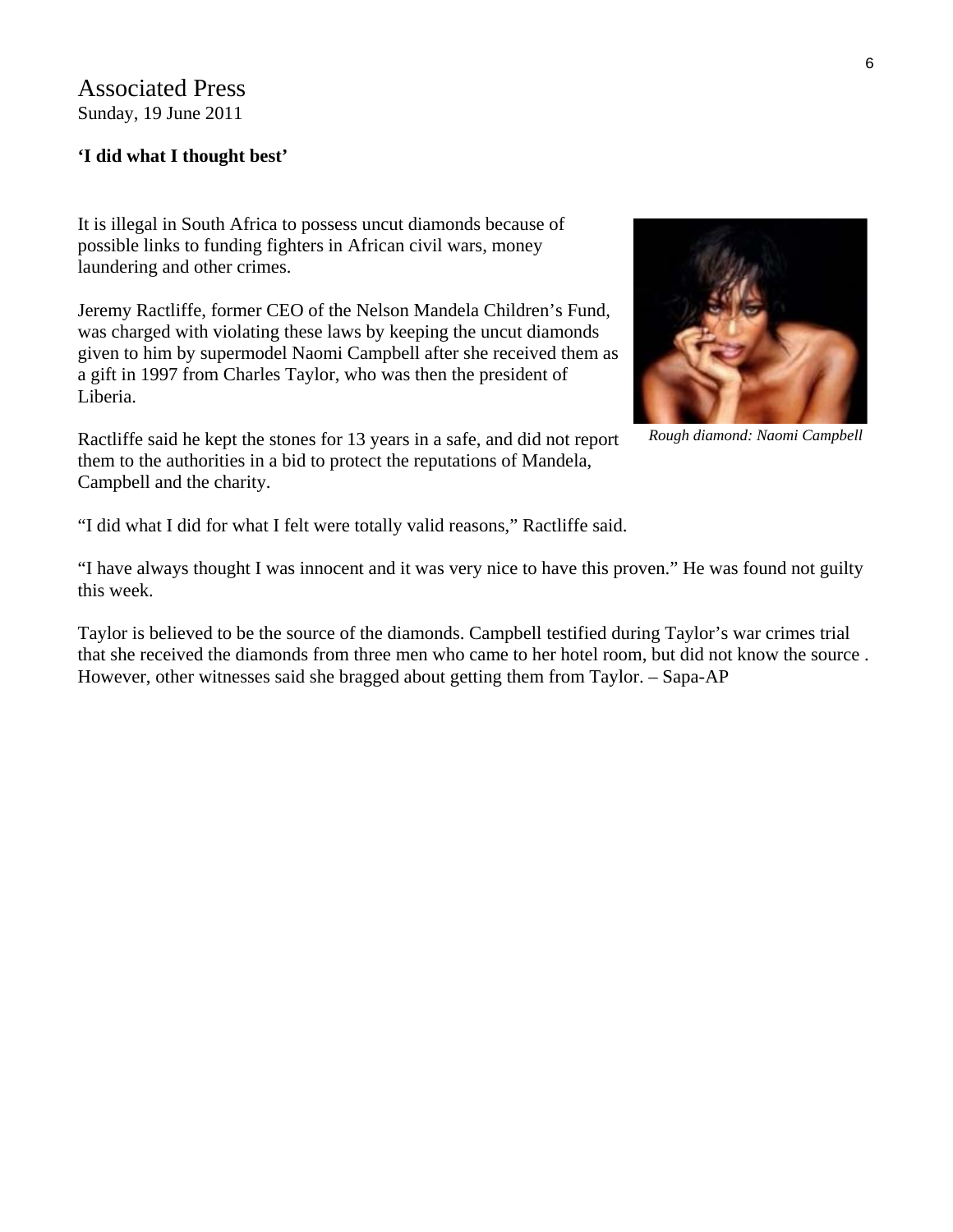## Daily Observer

Sunday, 19 June 2011

### **Arms Discovered in River Gee**

By: Observer Staff

[UN helicopter arriving with the cache of arms that were discovered in River Gee C](http://liberianobserver.com/content/arms-and-ammunations-discovered-river-geejpg)ounty

Photos by Jerome Toe

Liberia National Police (LNP) has discovered several quantities of arms and ammunition in the high forest of U'Gbo, Barrobo District, in River Gee County.

The Police said the discovery was made as a result of a police led intelligence operation in the county.

An LNP release disclosed that 67 AK-47s, 2 LAR, 3 RPG missiles, 3 rockets and one 50 caliber GMG were among the weapons discovered and seized.

The release also revealed that one PKM, 3 Steel rockets or anti- aircraft, 3,673 50 caliber GMG rounds, 1,439 AK-47 rounds and 72 empty AK-47 magazines were among the weapons seized.

The release quotes Police Spokesman George Bardue as saying a town Chief of U'GBO Barrobo District in Rivergee County is currently being questioned in connection with the hidden weapons.

The release further disclosed that some 92 refugees are suspected to have link to the hidden weapons in Rivergee County. The suspects, LNP said are undergoing investigation.

The LNP has, however, called on the public not to panic as they are doing everything possible to ensure maximum peace and security across Liberia. The weapons discovered by the police are believed to have crossed over into Liberia by fighters fleeing the Ivory Coast crisis.

Meanwhile, the weapons are in the custody of the Police in the County and will be brought to Monrovia shortly. The LNP will provide more details on the hidden weapons as information becomes available, the release said.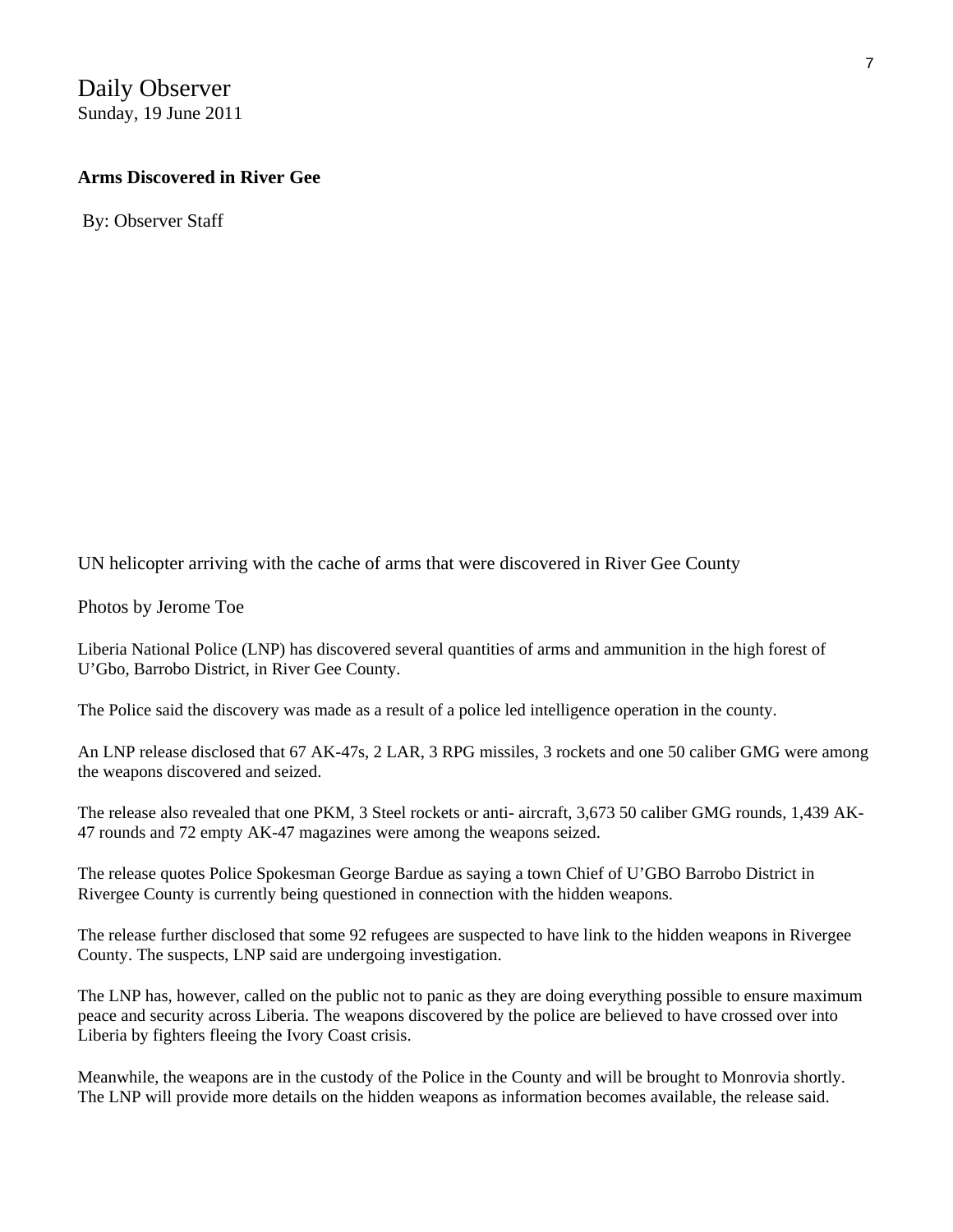YnetNews.Com Sunday, 19 June 2011 http://www.ynetnews.com/articles

### **Libyan rebels have enough to convict Gaddafi of war crimes**

Libyan rebels released thousands of documents detailing orders signed by Muammar Gaddafi, in which he instructs senior army generals to starve and bomb the residents of Misarta, UK-based newspaper the Observer reported on Sunday.

The documents, which will be handed to the International Criminal Court (ICC) in The Hague, are being kept in a secret location at the besieged port city.

Libyan leader using mosques, children's parks as shields for his army, NATO

The documents are expected to provide unequivocal evidence in any future trial held against the Libyan leader for charges of war crimes.

ICC investigators are scheduled to arrive to Misarta as soon as the heavy bombardment on the city stops.

According to the report, one of the documents shows how the Libyan security forces commander orders military battalions to starve the civilian population in Misarta during the four-month siege imposed on the city.

"It is absolutely forbidden to allow supply vehicles, fuel and other services to enter the Misarta from any of the checkpoints at the entry to the city," Libyan General Yossef Ahamad Bashir wrote in the paper.

Another document details an order to chase injured rebels – a clear violation of the Geneva Conventions. Among the papers held in Misarta is also a message Gaddafi sent in person to the combat units, in which he orders them to annihilate the residents and "turn the blue sea into red."

The documents mark an important milestone for international law, as it is the first time the court has access to evidence directly implicating the main players responsible for committing war crimes.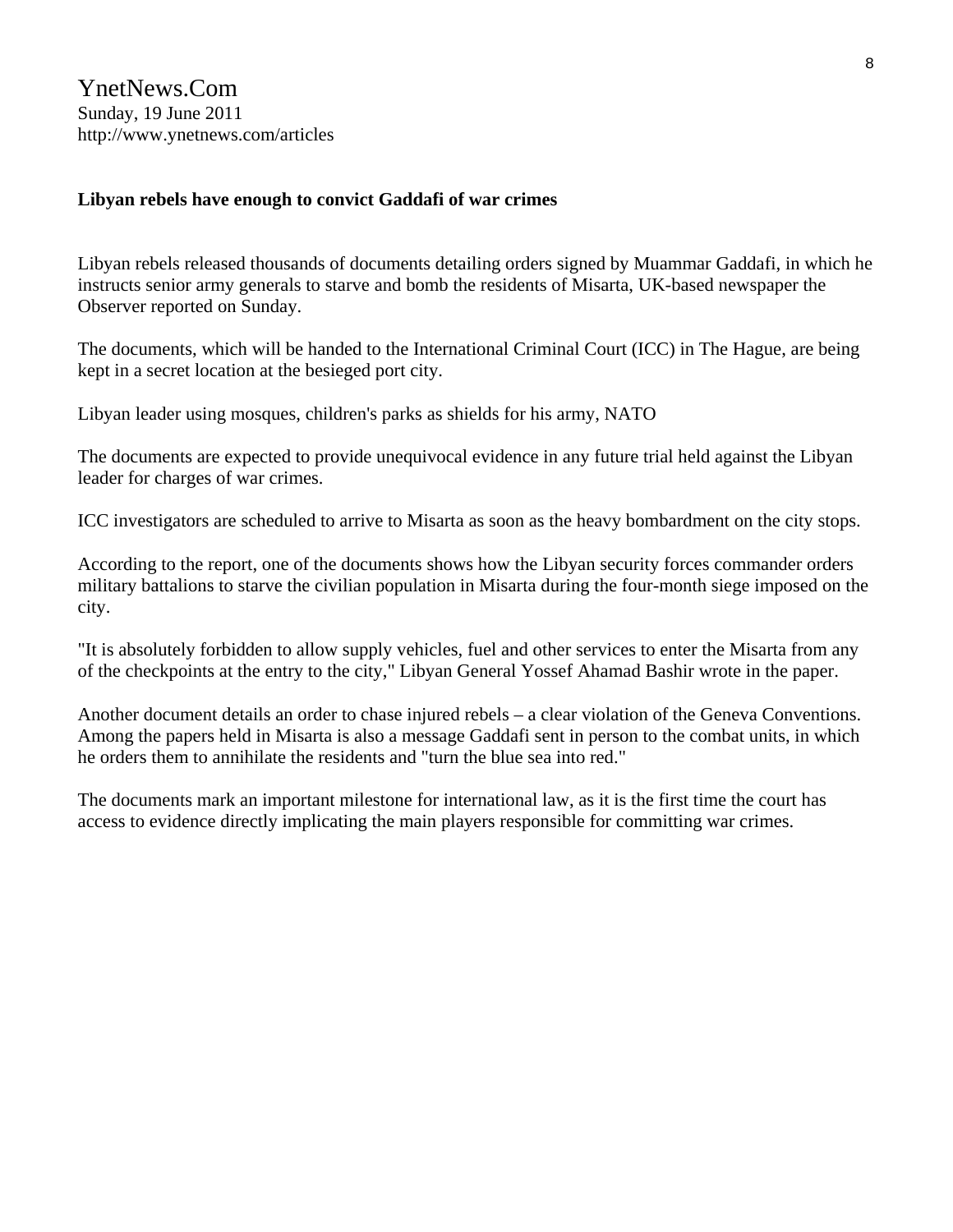UN News Tuesday, 14 June 2011

### **UN rejects allegations that it interfered in work of Cambodian genocide court**



I*nside the Extraordinary Chambers in the Courts of Cambodia* 

The United Nations today rejected media reports that it instructed judges at the tribunal in Cambodia dealing with mass killings and other crimes committed under the Khmer Rouge three decades ago to dismiss its third case, stressing that the court is an independent body.

"Support for the independence of the judiciary is a fundamental principle that the United Nations upholds in Cambodia as elsewhere," a statement issued by the spokesperson for the Secretary-General said.

"The judges and prosecutors at the Extraordinary Chambers in the Courts of Cambodia ([ECCC](http://www.eccc.gov.kh/en)) must be allowed to function free from external interference by the Royal Government of Cambodia, the United Nations, donor States, and civil society," it added.

Under an agreement signed by the UN and Cambodia, the ECCC was set up as an independent court using a mixture of Cambodian staff and judges and foreign personnel. It is designated to try those deemed most responsible for crimes and serious violations of Cambodian and international law between 17 April 1975 and 6 January 1979.

Earlier this week, media reports said that at least five UN staff in the ECCC's investigations office have quit their posts since April following disagreements over the decision to close the tribunal's third case without allegedly properly investigating the charges. Case 003 reportedly involves two former senior members of the Khmer Rouge military suspected of the deaths of thousands of people.

"The United Nations categorically rejects media speculation that we have instructed the co-investigating judges to dismiss Case 003," the statement said.

It added that the announcement made by the co-investigating judges in April that they have decided to conclude their investigation in Case 003 is an interim procedural step, and that issues related to that decision will be the subject of further consideration by the tribunal.

"The co-investigating judges are not under an obligation to provide reasons for their actions at this stage of the investigation in Case 003," said the world body.

As for the staffing issues, the statement said that the UN will ensure that the international component of the ECCC, including the Office of the Co-Investigating Judges, has sufficient resources to undertake its work.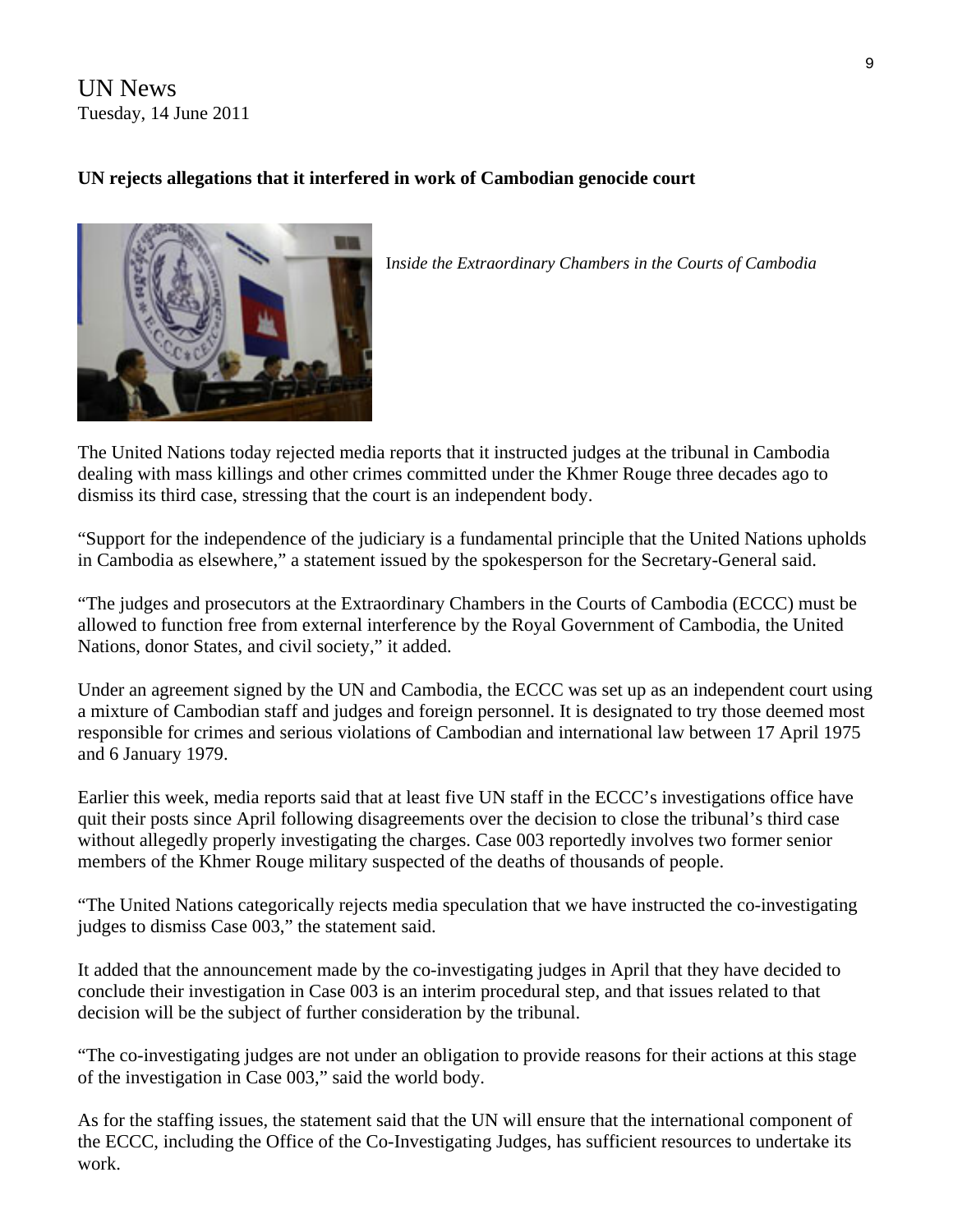Estimates vary but as many as two million people are thought to have died during the rule of the Khmer Rouge between 1975 and 1979, which was then followed by a protracted period of civil war in the impoverished South-East Asian country.

The court handed down its first verdict in July 2010, convicting Kaing Guek Eav – the man also known as Duch and who headed a notorious detention camp run by the Khmer Rouge – guilty of war crimes and crimes against humanity.

The ECCC is currently preparing to commence the trial in Case 002 on 27 June. The accused are the four remaining leaders of the Khmer Rouge: Khieu Samphan, the former head of State; Nuon Chea, 'brother number two' to Pol Pot; Ieng Sary, a former foreign minister; and Ieng Thirith, a former social affairs minister and wife of Ieng Sary.

"Their trial will be of true international significance, and deserves the ongoing, strong support of the international community," said today's statement.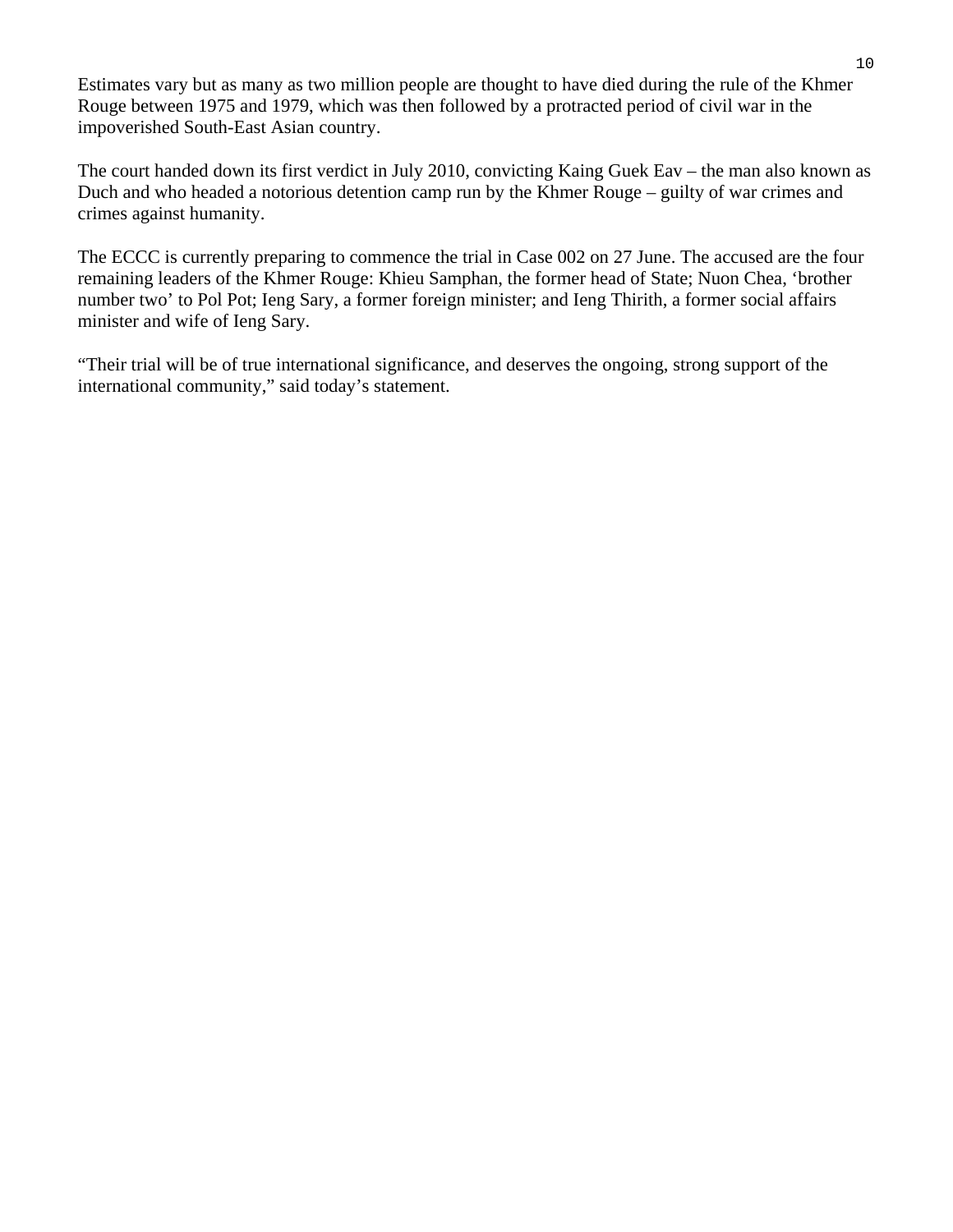### Agence France Presse

Friday, 17 June 2011

### **Mladic finishes prison induction, tests**

Ex-Bosnian Serb army chief Ratko Mladic has settled into a UN prison to await his war crimes trial, following completion of medical tests, a court official said Wednesday.

"I can confirm that Mr Mladic has completed the initial induction process in the detention unit," said Martin Petrov, who heads the International Criminal Tribunal for the former Yugoslavia's (ICTY) Registrar's Office.

"Mr Mladic is now following the standard detention regime that applies to all detainees," Petrov told journalists at a press briefing in The Hague, where the court is based.

It was unclear whether Mladic had been moved to a general residential wing inside the detention unit, in the seaside suburb of Scheveningen, with Petrov saying "information about the exact location of our detainees is confidential."

One of Europe's most wanted men for his part in the 1992-95 Bosnian war, Mladic, 69, was arrested in Serbia last month after 16 years on the run.

The man once called the "Butcher of Bosnia" was flown to the Netherlands five days later and is now being held at the ICTY's detention unit, in a Dutch prison a few kilometres (miles) from the court.

He is expected to make a second appearance before judges on July 4, where he will again be asked to plead to 11 charges of genocide, war crimes and crimes against humanity committed during the Bosnian conflict, which saw some 100,000 people killed and more than two million others displaced.

At his first appearance before a three-judge bench on June 3, a visibly thinner Mladic told the court he was "a gravely ill man" after an attempt to stop his extradition on health grounds was turned down by a Belgrade-based judge.

"The tribunal has provided all the necessary medical tests, all the medical tests have been performed in order to give us a clear and full picture of Mr Mladic's health," Petrov, said, without giving further details.

Under the detention unit's rules, Mladic was entitled to an examination by a doctor of his choice, but Petrov said, "To my knowledge he hasn't made such a request."

Neither has Mladic asked for a change in legal representation after a tribunal-appointed lawyer represented him at his first appearance.

"We do anticipate and really hope that the choice of councillor of Mr Mladic's determination will be made before the further initial appearance," Petrov said.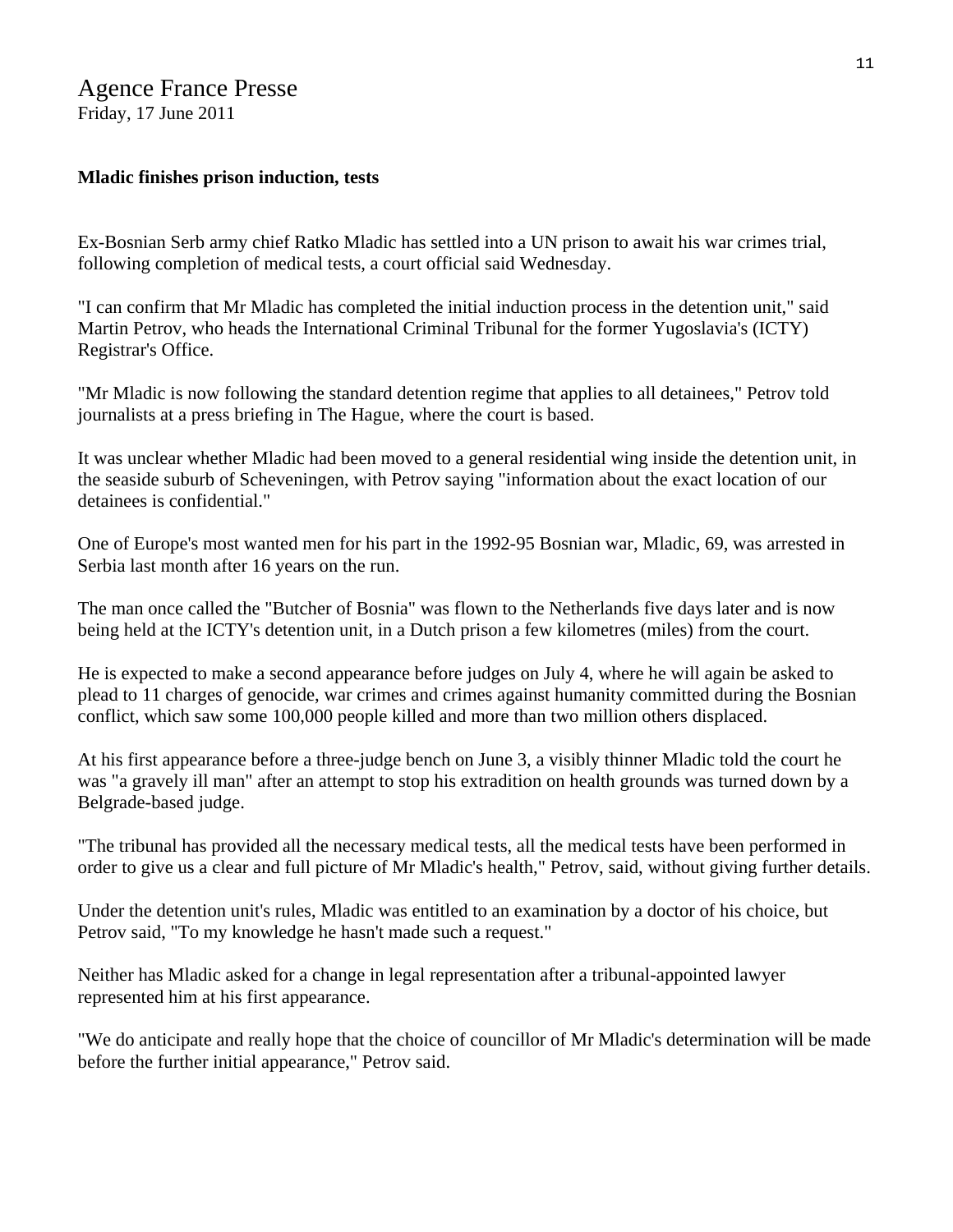Pakobserver Monday, 20 June 2011

### **Leon Panetta: Test case for ICC**

#### Rizwan Ghani

After years of CIA drone attacks in Pakistan, the reports of expansion of US drone program to Yemen shows that Washington has decided to adopt extra judicial killing permanently. US lawmakers are cheerleading CIA head Leon Panetta to be the next defense secretary of the country as a reward for his role in the extra judicial killings. Under the circumstances, it is the moral and legal obligation of the world to bring Leon Panetta to book in International Criminal Court (ICC) for Crimes against Peace, war crimes and War of Aggression. It is important to bring Panetta arrested so that American political, military, intelligence and justice department leaders are brought to the court for their roles in crimes against humanity and peace. International community should refuse to deal with Panetta for his role in crimes against humanity including drone attacks.

Drone attacks and presence of American military personnel in Pakistan is a War of Aggression against its people and the State, which is a crime under Customary International Law. The use of force of arms against sovereign states under Right of Conquest was codified as War of Aggression in the Nuremberg Principles (crime against peace) and it was adopted in United Nations resolution 3314 in 1974. The International Military Tribunal at Nuremburg termed War of Aggression the supreme international crime. The Rome Statute of International ICC refers to it as "most serious crime of concern to international community" and provides that crime falls within the jurisdiction of the ICC. Therefore, under UN Charter and its role in decolonization the UN is obliged to ensure respect of territorial integrity and sovereignty of Pakistan and all those countries that are under illegal US drone attacks and subject to military presence to restore world security and peace.

The article "How lawyers sign off drone attacks" (The Guardian, June 15) shows Washington is using lawyers to legalize extra judicial murders in sovereign states. The article helps to understand Panetta and Obama's crimes against humanity in Pakistan (and rest of the world). Similarly, it shows violations of US Constitution by America leadership, which respects universal values of right to life, right to justice and fair trail, and recognition of international laws including sovereignty and integrity of other states. Washington cannot continue with extra judicial killings based on the opinion of a handful of lawyers who are on payroll of CIA and Pentagon. It is therefore the moral and legal obligation of US Justice Department, State Bar Councils and Higher Education Authorities to review the legal and constitutional "interpretations" to stop abuse of country's constitution and international laws.

The drone attacks are part of a new set of plans to act against sovereign states which violate international laws. Reportedly, German Defence Minister Thomas de Maziere did not rule out deployment of German troops in Pakistan. The minister underlined the fact that 'soldiers are part of (German) foreign policy, and a political process must accompany the deployment of soldiers.' He pointed to Germany's alliance interests, which are 'usually also national interests. (Pakistan Observer, June 17).Iran has already warned that US is planning to sabotage Pakistan's nuclear facilities and use UN to prepare the ground for a massive presence (in Pakistan) and weaken the national sovereignty of Pakistan (local news June 8). It is about time Merkil withdraws Maziere's statement and Islamabad scraps its joint operations with US troops to protect national interest. Instead, it should strengthen Pak-China security cooperation and SCO support to protect national interests and peace in the region through political dialogue (cooperation to combat terrorism, China Daily June 16).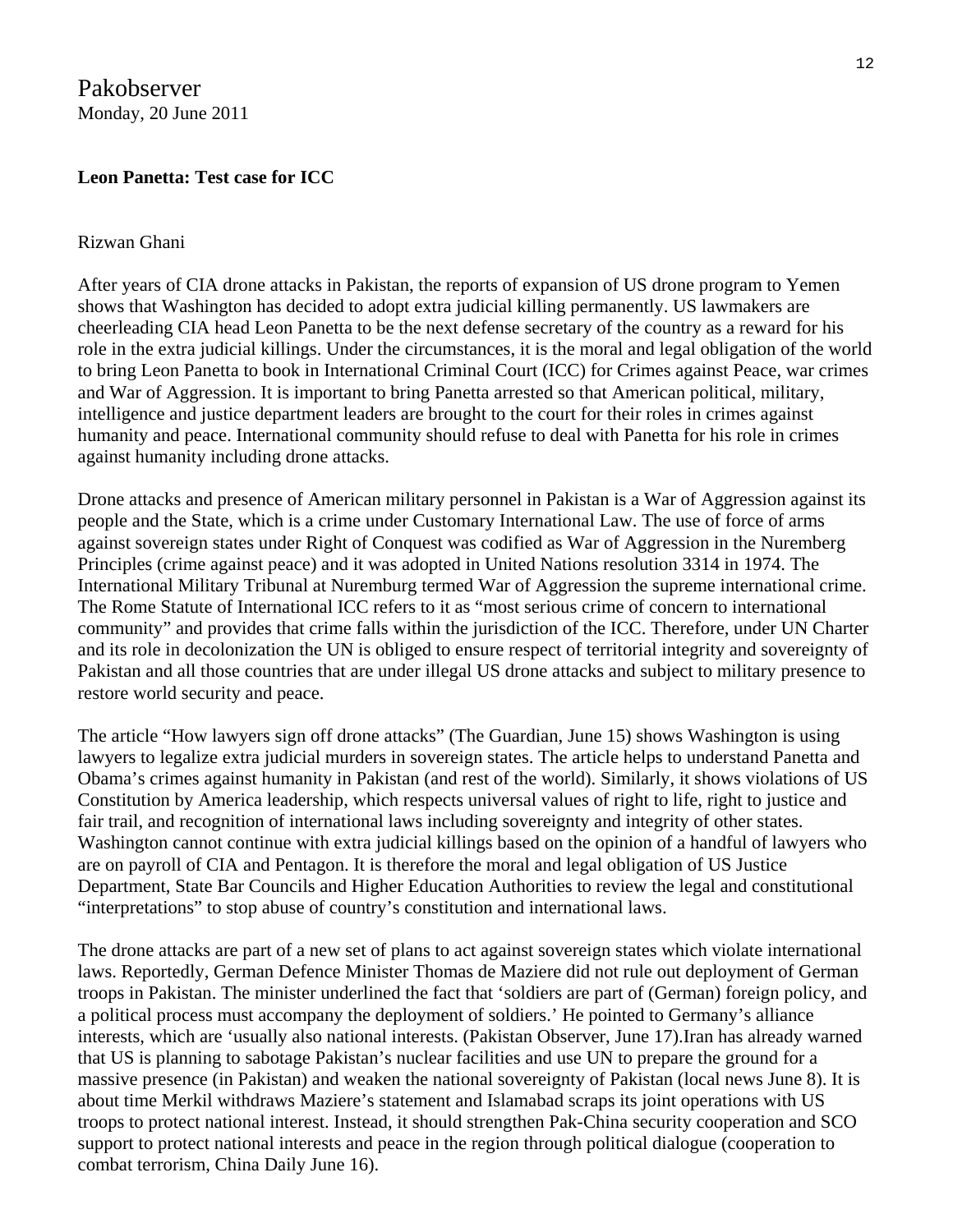In this regard, Russian Consul General, Andrey Demidov has said that America had no right to conduct drone attacks on Pakistan, as no country could ever be licensed for such an open and callous outrage (local news, June 9). Moscow, Beijing and international organizations including UN should impose ban on states, organizations and individuals involved in drone related extra judicial killings and violations of sovereignty of the states. There should be travel bans on their leaders also. Countries, universities and individuals hosting individuals and organizations involved in drone attacks should be black listed. World should stop sending students to such institutions and scrap deals with them. UN should impose sanctions against countries that are allowing Combined Air and Space Operations (CASO) Centers associated with drone operations. World must unite to divest such states of their rights to end drone related extra judicial killings, uphold international law and protect world peace.Drone attacks on Pakistan are part of US policy to arm-twist Islamabad into "off loading its military expenditure" on lines of Europe in the region, curtail China and allow permanent military presence in Pakistan (Gates reads the Riot Act to Europe, WSWS, June 13). Reportedly, Islamabad has so far incurred \$63 bn (Beijing put the figure at \$100bn) on America's so-called war against terrorism (SWAT). Cash stripped Washington is forcing its allies to foot its war bills while it is unsuccessfully trying to protect its geo-political and geo-strategic interests in the region.

Finally, Panetta should be a test case for ICC for his role in drone attack related extra judicial killings and bringing Obama administration to book. UNSC, ICJ and SCO should play their role to end violations of Pakistan's sovereignty and uphold individual's basic right to justice and fair trial. Islamabad should take necessary steps to protect its national interests including nuclear assets. Beijing and Moscow should play their role to restore peace in the region through political dialogue and stand up to protect regional interest. By refusing to entertain countries involved in war crimes they can help uphold international law and protect national sovereignties.

Washington will have to stop use of force and uphold international law to regain its share in global markets. World should withdraw its support for Ban Ki-Moon for failing to uphold interests of small UN member states against major states and demand restoration of UN General Assembly powers to end UNSC hegemony and democratize UN which in upholds UN mandate to protect right to justice, sovereignty of the states and restore world peace.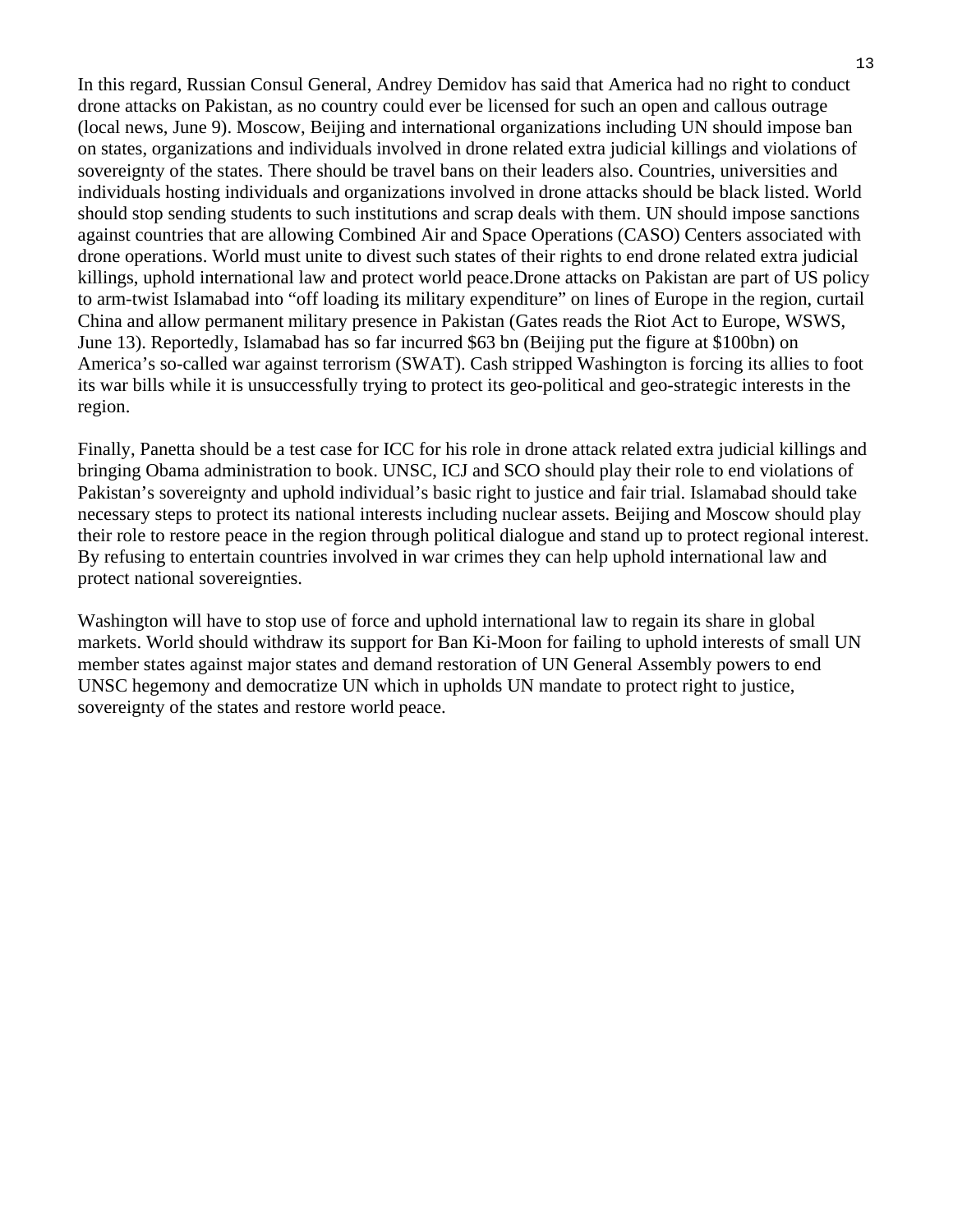### **Najib: We don't have to comply with Rome Statute**

Malaysia is not yet a member of the Rome Statute of the International Criminal Court (ICC) and, therefore, is not obliged to comply with its provisions, said Datuk Seri Najib Tun Razak.

Therefore, it is not illegal for Malaysia to invite Sudan President Omar al-Bashir to attend the Langkawi International Dialogue (LID).

The Prime Minister said al-Bashir had been an active participant of the LID and had taken part in the dialogue's 2002 and 2007 editions.

He also said it was the Malaysian Government's decision to invite al-Bashir to the LID.

Anyone could give their views on the issue, but it was the official view of the Malaysian Government that mattered most, he added.

"Whatever we decide is the policy of the Government," he told a press conference at the end of the first day of the dialogue.

Najib said the LID was an opportunity for Malaysia to play an informal role to help influence certain policies and actions that may result in a positive development in that part of the world.

It was reported that Sudan Foreign Minister Ali Karti would represent his country following al-Bashir's decision not to attend the dialogue due to "pressing domestic engagements".

The ICC, which has no police force and relies on member states to execute its orders and warrants, had issued an arrest warrant for al-Bashir in July 2008 for war crimes, crimes against humanity and genocide for his role in the Darfur conflict, which saw an estimated 300,000 killed by civil unrest and 2.7 million others displaced.

On the dialogue, Najib said there were no plans to include Asean members and the present format would stay.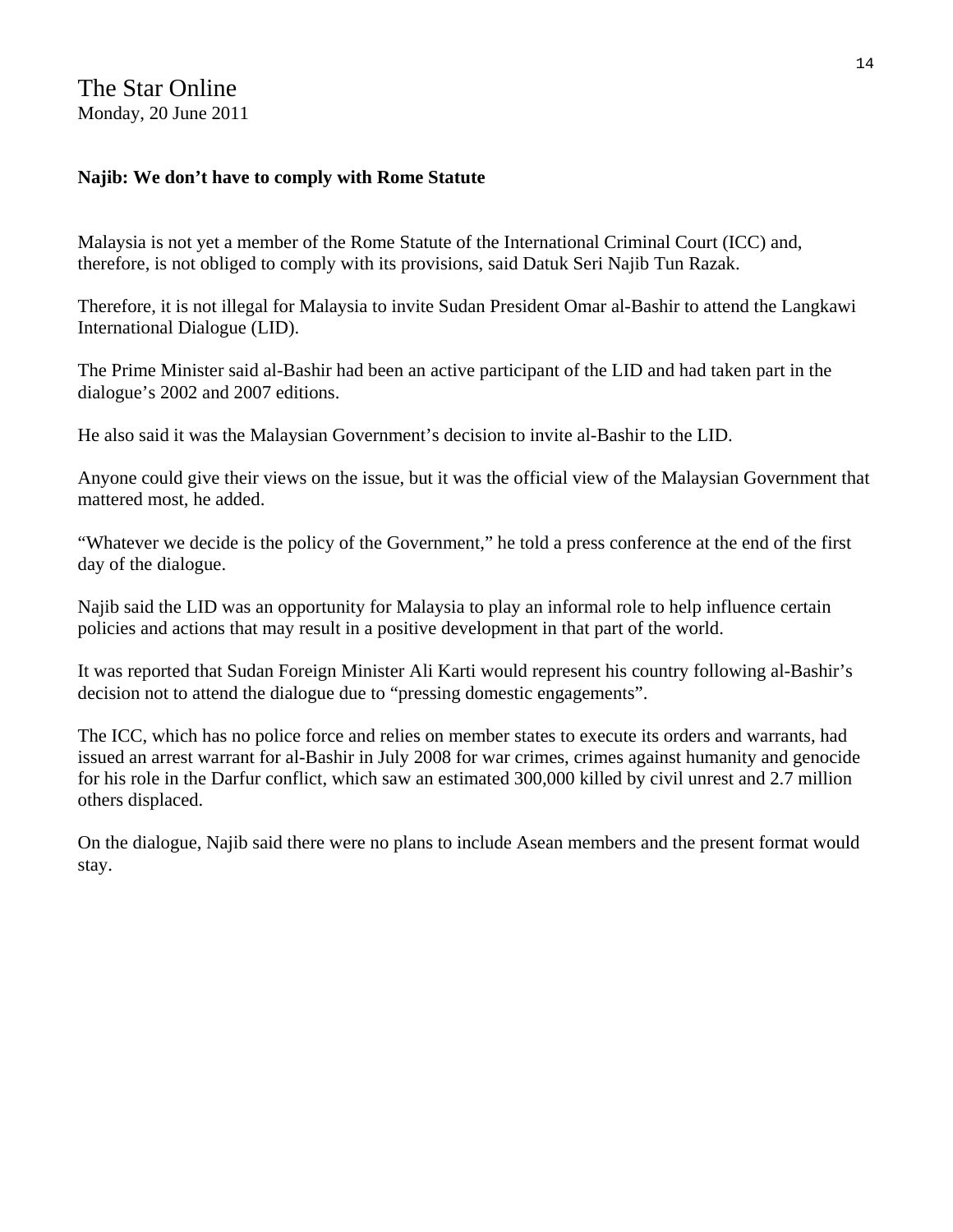Taiwan News Friday, 17 June 2011

### **ICC wants victims comments on Ivory Coast probe**

The prosecutor of the International Criminal Court on Friday urged victims of atrocities in Ivory Coast to tell judges what they think of his plan to open an investigation into crimes against humanity and war crimes in their country.

In a statement posted on the court's website, Luis Moreno-Ocampo said he will soon ask judges at the world's first permanent war crimes court for permission to launch a formal investigation in Ivory Coast. The request is expected to come as early as next week.

Thousands of people were killed after former President Laurent Gbagbo refused to cede power to opposition leader Alassane Ouattara after losing elections last November.

After a monthslong standoff accompanied by widespread violence, Gbagbo was detained by pro-Ouattara forces on April 11.

Ouattara was sworn in in May and has asked the international court to investigate crimes committed during the postelection crisis. He has said that his supporters are not above the law.

A United Nations investigation concluded that at least 3,000 people were killed during the conflict and both forces supporting Gbagbo and Ouattara were guilty of abuses.

Moreno-Ocampo said victims have 30 days to give judges their views on whether the Hague-based court should open an investigation.

He added that if judges authorize a probe victims will be able to take part in the case and request reparations at a later stage.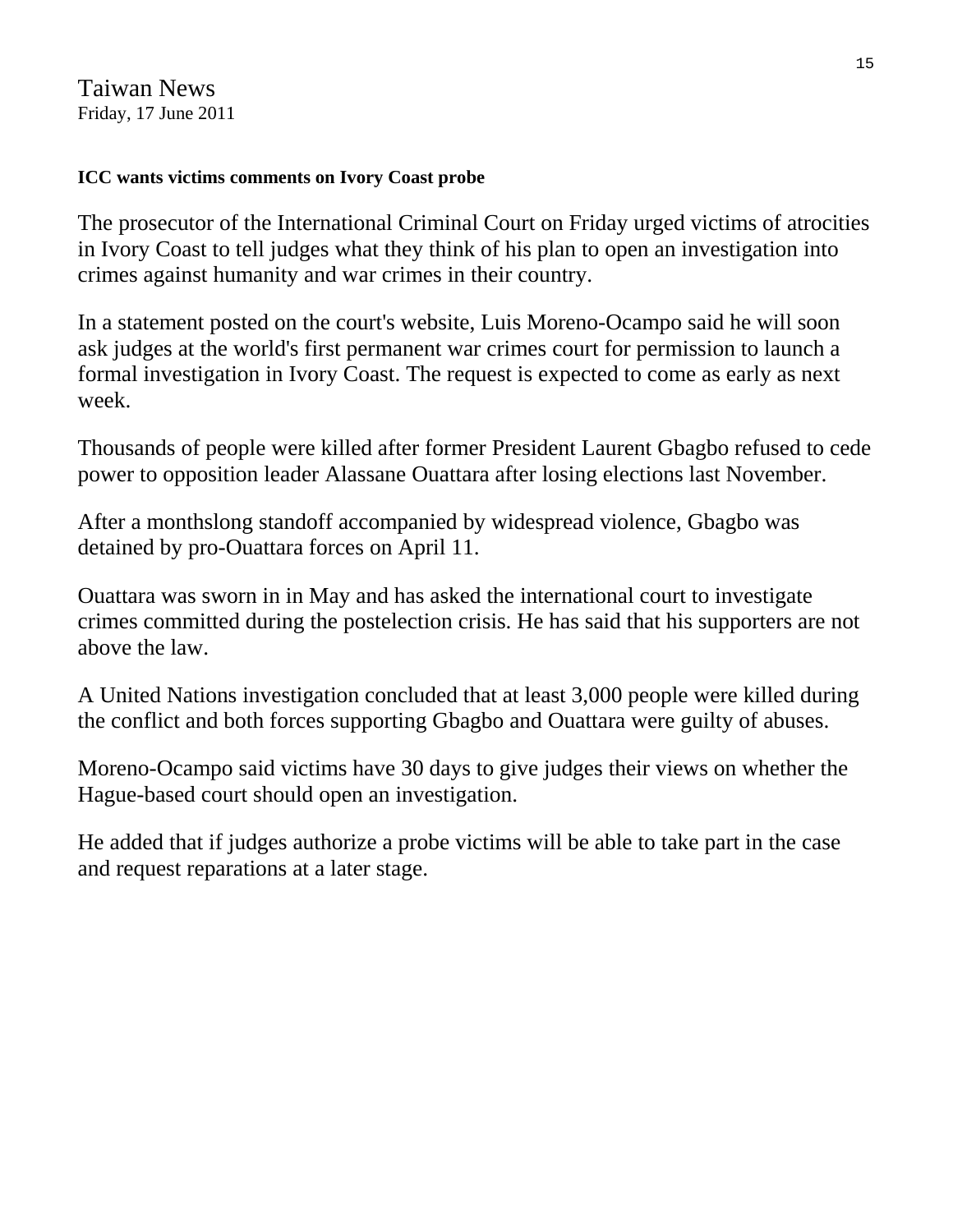Gulf Times Sunday, 19 June 2011

#### **Attorney General briefs ICC chief on Doha conference**

The Attorney General Dr Ali bin Fetais al-Marri yesterday met the president of the International Criminal Court (ICC) Judge, Sang-Hyun Song, at its headquarters here to discuss recommendations of the Conference of the International Criminal Court, held in Doha last month. The president of the International Criminal Court expressed his thanks to HH the Emir Sheikh Hamad bin Khalifa al-Thani for hosting the first regional conference. He stressed that the Doha conference constituted a platform for dialogue and interaction between the various parties to identify the positions and exchange views on the functioning of the court and its future vision. He also stressed that the conference was the first step in the right direction, adding that he was looking forward to continued co-operation between the court and Qatar.

The visit of the Attorney General to the International Criminal Court came in the context of the follow-up of the ICC regional conference, which was held in Doha, in collaboration between the Arab League and the ICC. Dr al-Marri also met Chief ICC prosecutor Luis Moreno Ocampo. They held talks on a number of topics related to co-operation between the Office of the ICC Prosecutor in The Hague and the Office of the Attorney General in Doha, in addition to a review of the agreement signed between the parties. The Attorney General also met the ICC Registrar, Silvana Arbia, to review the co-operation between the two sides. Silvana praised the results accomplished by the ICC regional conference in Doha, hoping that dialogue mechanism would continue with the same momentum and support provided by Qatar in this respect.

The two sides signed the agreement whereby Doha will be the ICC regional seat for information, training and qualifying of Arab Lawyers. They also agreed to exchange information and expertise and to organise direct dialogue between experts from both sides regarding the court's work in order to reach greater understanding on the nature of its work and to develop mechanisms and create a forum for the exchange of views on the work of the Court. Dr al-Marri, meanwhile, gave a lecture about the desired partnership between Arab countries and the International Criminal Court, attended by a number of ICC judges, judges of the special court on former Yugoslavia, a number of ministers, ambassadors of Arab countries in the Hague, ICC staff including the court's vice-president, registrar and prosecutor general, as well as members of other international organisations in The Hague. Dr al-Marri underlined the need for the court to distance itself from politics, the necessity of the independence of justice, the belief that justice must be blind, stay away from political intervention, and from selectivity.

 The ICC vice-president praised the role played by Qatar in this area, noting that it was for the first time during his eight years' with the court that he was seeing a frank and direct dialogue between the court, represented by its different organs, and representatives from the Arab countries despite their nonaccession to the ICC Rome Statute.